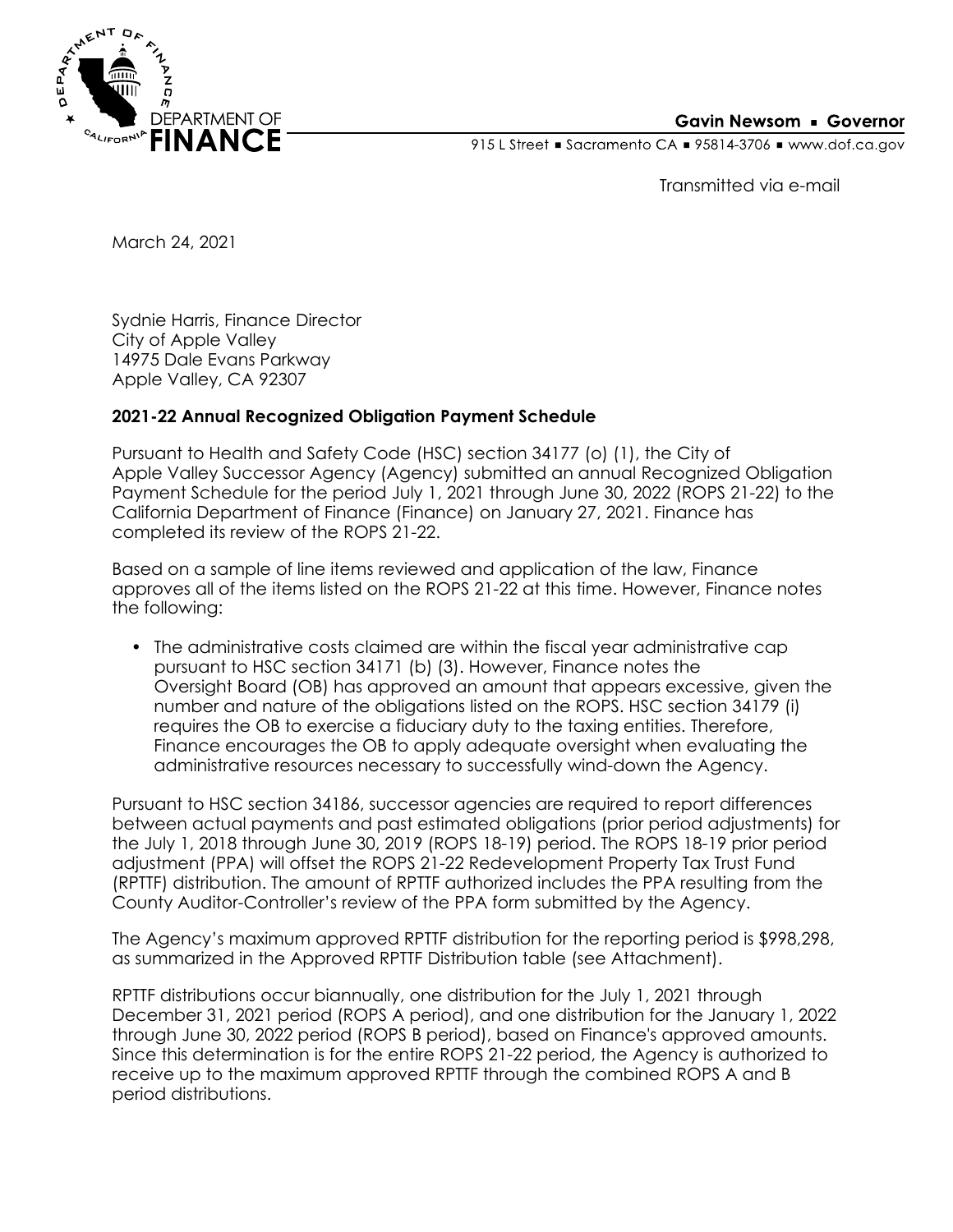Sydnie Harris March 24, 2021 Page 2

If the Agency disagrees with our determination with respect to any items on the ROPS 21-22, except items which are the subject of litigation disputing our previous or related determinations, the Agency may request a Meet and Confer within five business days of the date of this letter. The Meet and Confer process and guidelines are available on our website:

[http://dof.ca.gov/Programs/Redevelopment/Meet\\_And\\_Confer/](http://dof.ca.gov/Programs/Redevelopment/Meet_And_Confer/) 

The Agency must use the RAD App to complete and submit its Meet and Confer request form.

Absent a Meet and Confer, this is our final determination regarding the obligations listed on the ROPS 21-22. This determination only applies to items when funding was requested for the 12-month period. If a determination by Finance in a previous ROPS is currently the subject of litigation, the item will continue to reflect the determination until the matter is resolved.

The ROPS 21-22 form submitted by the Agency and this determination letter will be posted on our website:

<http://dof.ca.gov/Programs/Redevelopment/ROPS/>

This determination is effective for the ROPS 21-22 period only and should not be conclusively relied upon for future ROPS periods. All items listed on a future ROPS are subject to Finance's review and may be adjusted even if not adjusted on this ROPS or a preceding ROPS. The only exception is for items that have received a Final and Conclusive determination from Finance pursuant to HSC section 34177.5 (i). Finance's review of Final and Conclusive items is limited to confirming the scheduled payments as required by the obligation.

The amount available from the RPTTF is the same as the amount of property tax increment available prior to the enactment of the redevelopment dissolution law. Therefore, as a practical matter, the ability to fund the items on the ROPS with property tax increment is limited to the amount of funding available to the Agency in the RPTTF.

Please direct inquiries to Anna Kyumba, Supervisor, or Dylan Newton, Staff, at (916) 322-2985.

Sincerely,

McCorniex

FNNIFFR WHITAKFR Program Budget Manager

Linda Santillano, Chief Deputy, Property Tax, San Bernardino County cc: Margaret DeMauro, Finance Analyst, City of Apple Valley